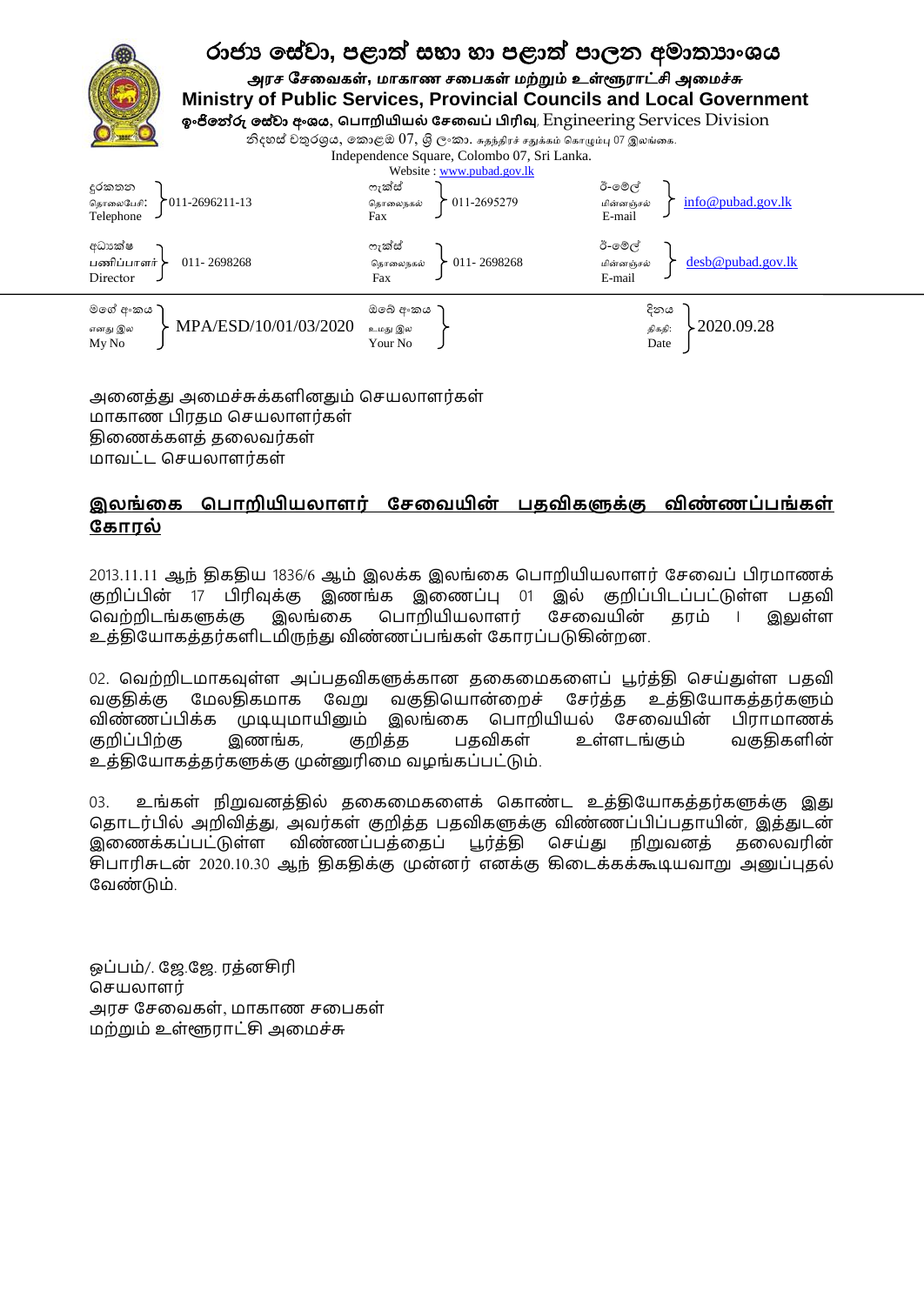| Organization                                                                                                                | Post                                  | Grade of the<br>Post | <b>Category</b> of<br>the Post | No. of<br><b>Posts</b> |
|-----------------------------------------------------------------------------------------------------------------------------|---------------------------------------|----------------------|--------------------------------|------------------------|
| Ministry of Urban Development<br>$&$ Housing                                                                                | Director                              | I                    | All Civil                      | 01                     |
| State Ministry of Rural and<br>School Sports Infrastructure<br>Improvement                                                  | <b>Chief Engineer</b>                 | I                    | Civil 01                       | 01                     |
| <b>State Ministy of Vehivle</b><br>Regulations, Bus Transport<br>Services and Train Compartments<br>and Mostor Car Industry | Director                              | I                    | Mechanical<br>0 <sub>1</sub>   | 01                     |
| Kotmale International Training<br>Institute for Irrigation and Water<br>Management                                          | Director and Seneior<br>Lecturer      | $\mathbf I$          | Civil 03                       | 01                     |
| Department of Buildings                                                                                                     | <b>Chief Engineer</b><br>(Mechanical) | $\mathbf I$          | Mechanical<br>01               | 01                     |
|                                                                                                                             | Chief Engineer (Civil)                | I                    | Civil 01                       | 05                     |
| Department of Archaeology                                                                                                   | <b>Chief Engineer</b>                 | $\mathbf I$          | Civil 01                       | 01                     |
| Department of National<br><b>Community Water Supply</b>                                                                     | Director (Procurement)                | I                    | All Civil                      | 01                     |
| Department of Government<br>Factory                                                                                         | <b>Chief Engineer</b>                 | $\mathbf I$          | Mechanical<br>0 <sub>1</sub>   | 03                     |
| Department of Motor Traffic<br>(Vehicle Emission Testing<br>Office)                                                         | Director (Vehicle<br>Emission)        | I                    | Mechanical<br>01               | 01                     |
| Colombo Municipal Council                                                                                                   | Director (Engineer)<br>Workshop       | I                    | Mechanical<br>03               | 01                     |
| District Secretariat, Trincomalee                                                                                           | <b>District Engineer</b>              | I                    | Civil 01                       | 01                     |
| Presidential Secretariat (Multi<br><b>Activity Development Task</b><br>Force)                                               | Director                              | I                    | Civil /<br>Mechanical          | 01                     |
| <b>Total No. of Posts</b>                                                                                                   |                                       |                      |                                | 19                     |

 The vacancy list and application is published under the section of Engineering Service Division in the website of Ministry of Public Service.